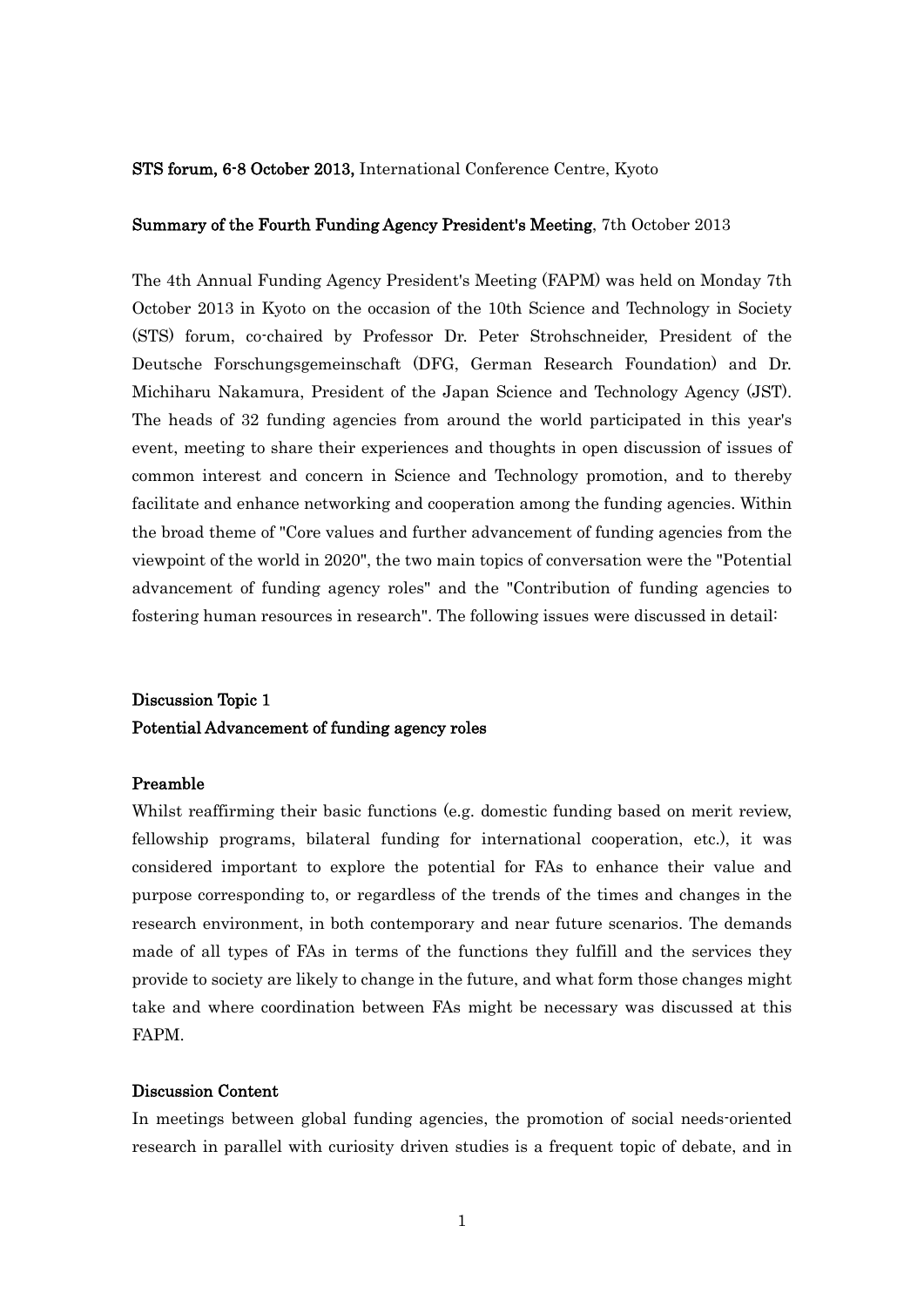that respect the FAPM emphasised that there is a need to consider and respond to the trend of increasing political and social influences on the activities of funding agencies. Despite the fact that basic research is the engine that drives new discoveries and major scientific advances, there remains a strong political necessity to respond to the needs of society and feed back significant results from applied research. Although in some systems these two crucial functions are dealt with in separate institutions, it is vital that funding agencies' decision making upholds the necessary balance between basic and applied research.

Another increasing trend in the research environment today is that towards multilateralism and multidisciplinarity. Many of the major global challenges faced today, including environmental degradation and biodiversity loss, climate change, natural disasters and threats to public health cannot be tackled by any single country acting alone, nor by researchers from any one discipline working in isolation. Rather, multilateral and multidisciplinary (interdisciplinary) approaches are essential, and it was agreed that funding agencies should continue to consider and develop instruments to support such initiatives for simultaneous cooperation among several countries as well as to support collaboration between researchers from the sciences, social sciences and humanities fields.

From a long-term perspective, the internationalisation of research efforts and the achievement of truly globally-applicable research outcomes can only be pursued based upon a strong network of researchers with international experience. It was recognised that supporting researchers to work and build relationships abroad can have a beneficial impact disproportionate to the relatively small initial investment required, and that funding agencies should therefore continue to prioritise such schemes. In some developing countries however, it was noted that it can be difficult to attract researchers to return to their home country after a period abroad, and so measures must be considered to ensure that researcher mobility is not only in one direction to avoid so-called brain-drain from these countries. In this context, the necessity of capacity building in developing countries, in collaboration with developed countries as appropriate, was discussed, and it was reaffirmed that the international community should continue to pay special attention to developing countries where the scientific environment has yet to mature, but where great potential for future growth lies.

However, it was not only the importance of networks among individual researchers that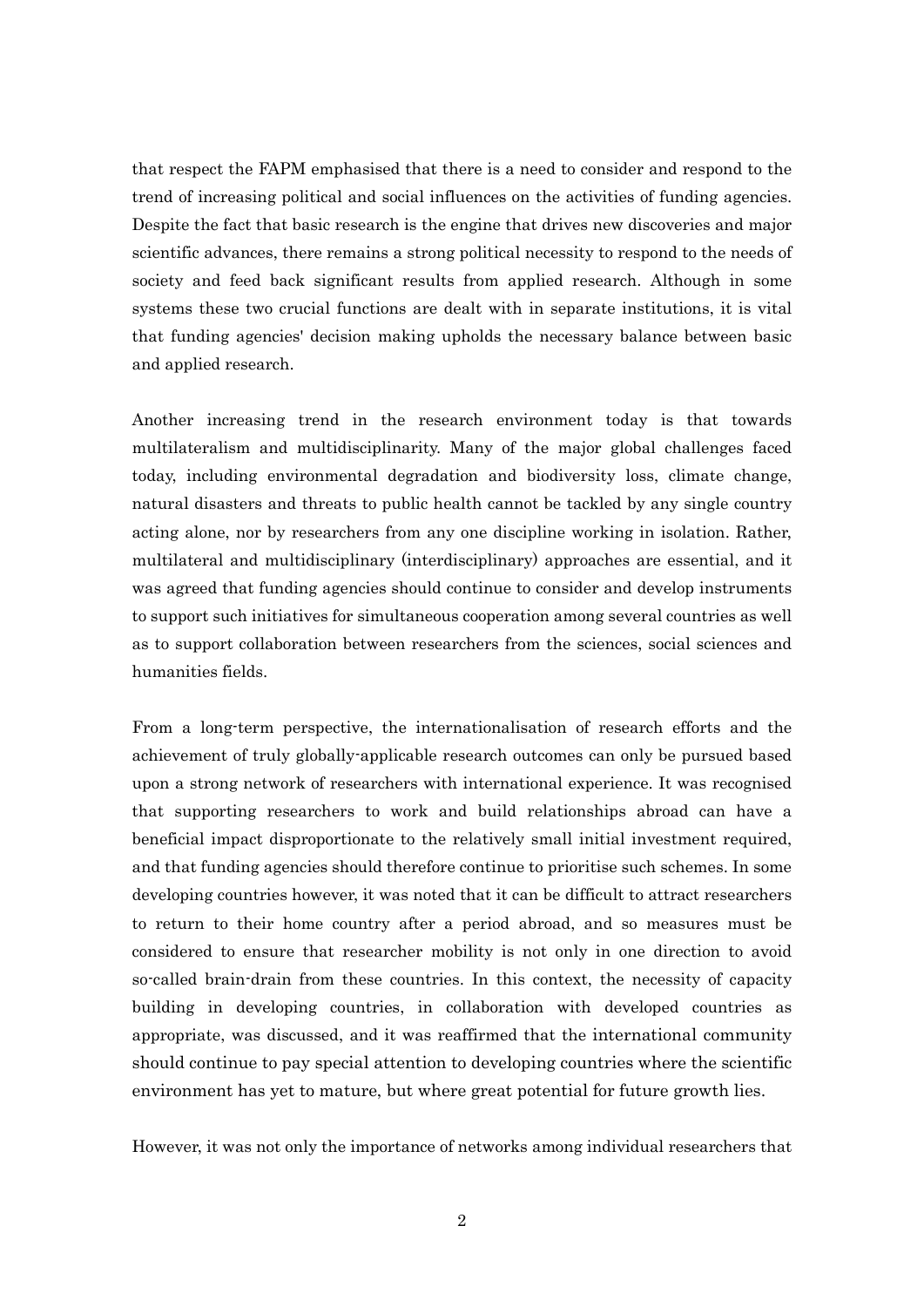was emphasised at the FAPM, but also the value of establishing connections between projects and programs. By maintaining systems of communication and exchange of relevant project information among implemented projects, it was recognised that research gaps and potential synergies can be identified to better guide future directions of research and to avoid duplication of efforts. Furthermore, frequent communication and interaction among funding agencies themselves was agreed to be invaluable to overcoming obstacles to international collaboration. It was found that mutual interchange of best practice and standardisation of procedures reduces administrative burden and streamlines collaborative efforts, resulting in more effective cooperation. Temporary exchange of staff among funding agencies was also noted to lead to lasting impact on ways of thinking.

It is thought that as a result of the changing climate, natural disasters may become a more frequent occurrence. In response to such disasters and other emergency situations therefore, it was felt that funding agencies themselves must be resilient and flexible enough to promptly react, to build and effectively support partnerships when most needed, and to fulfill several roles. Firstly, they must be able to rapidly pool knowledge and resources in order to pour them into research efforts targeted at alleviation of the most pressing needs in affected areas. Secondly, funding agencies must be able to ensure the continuity of research endeavors that may have been interrupted by the emergency situation, by providing for alternative facilities or supporting temporary exchanges. Thirdly, they must also be suitable prepared to take action, as appropriate and in a timely manner, in response to the scientific opportunities for exceptional research that are presented by such emergency situations.

Finally on this topic, cross-border scientific support is mainly limited to being carried out by foreign aid programs targeting developing countries. However, the FAPM noted that expanding the geographical scope of research funding and support to cross-borders beyond existing frameworks, while currently not a common practice, would greatly reduce the significance of barriers to international collaboration. Therefore, such measures should be carefully considered by funding agencies in future international frameworks.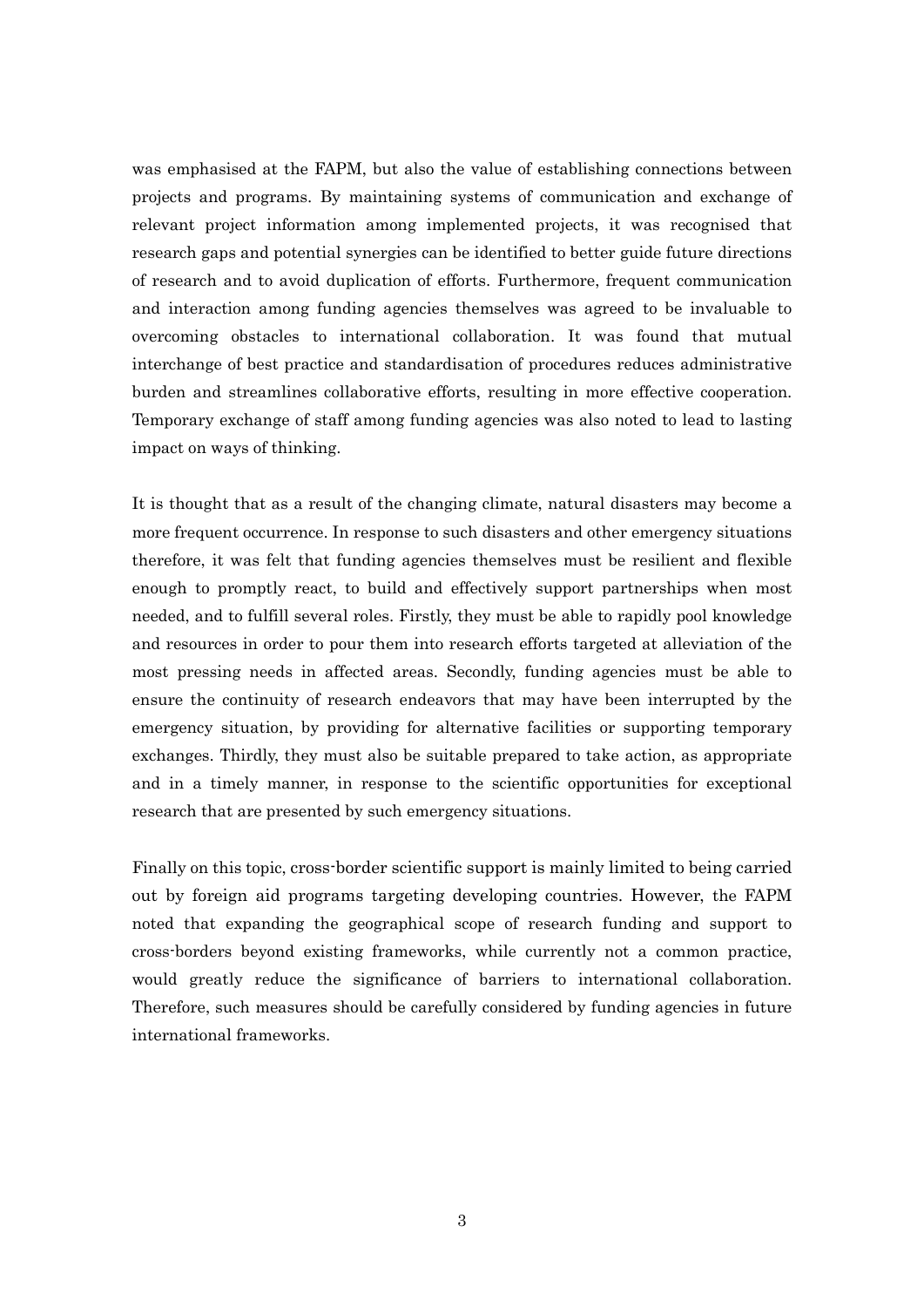## Discussion Topic 2

## Contribution of funding agencies to fostering human resources in research

## Preamble

It is an established trend that as a part of their basic functions, funding agencies should invest in and foster the development of human resources in the research environment for the purpose of ensuring the future excellence of S&T research activities. More and more it is being realised that this fostering should not only support development within domestic borders, but should encourage the creation of human resources that are truly globalised and interconnected. Funding agency responsibilities, and the form, targets and scope of these fostering activities was discussed at this FAPM.

### Discussion Content

The development and training of human resources in research is an issue important to all funding agencies, and the obligation that funding agencies continue to make a substantial contribution to fostering such resources was accordingly re-emphasised at the FAPM. Although the spatial and temporal development of young researchers, including PhDs and post-docs, often receives the most attention in this respect, the importance of improving the representation of female researchers at all levels of the research hierarchy was also highlighted. In relation to these points, ensuring employment opportunities, attractive salaries and suitable working conditions to allow young researchers and women to pursue their careers as scientists, and encouraging the development of their skills through training courses were identified as some of the most pressing issues.

Another vital aspect in the development of these human resources in research, considering the importance of an international network of researchers mentioned above, was recognised to be the enabling of their greater mobility. Giving young researchers greater access to international experience through exchange programs and networking events was identified as a vital consideration. Similarly, in terms of developing human resources in developing countries, it was agreed that funding agencies should endeavor to establish environments that facilitate the pursuit of education to PhD level and beyond in developing countries, and to collaborate internationally to enhance the global access of their researchers.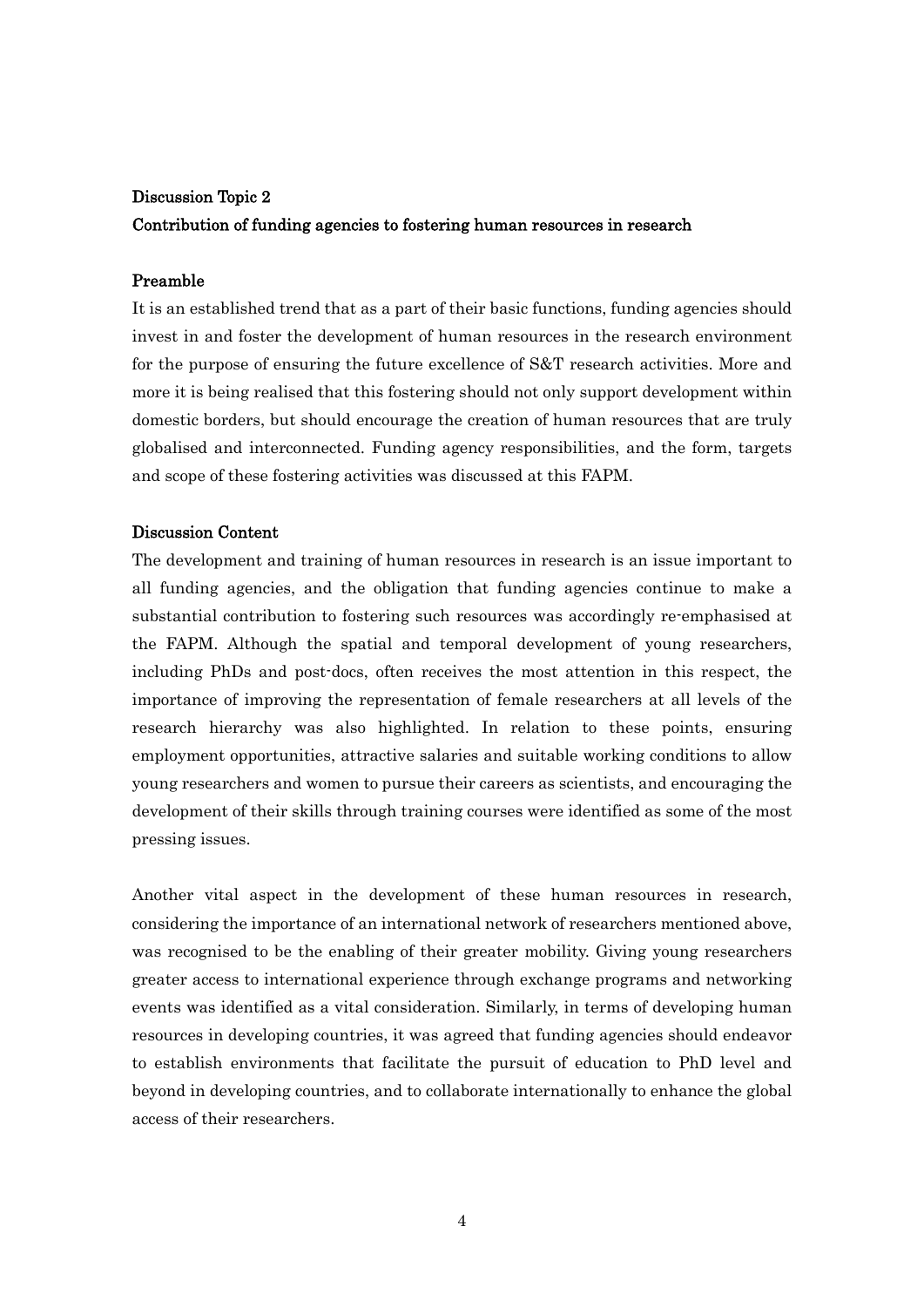In addition to supporting researchers themselves, it was also emphasised that funding agencies should make concerted efforts for the development and training of the various research support professionals, including research managers, administrators and laboratory technicians that provide invaluable support to the overall research environment and make today's increasingly complex and specialised research activities possible. It was noted that funding agencies should make efforts to identify vital skill-sets necessary for researchers and those necessary for research supporters, in order to differentiate between them and to establish these categories of professionals, for which it was also mentioned that full-time positions and clear career-paths should be developed.